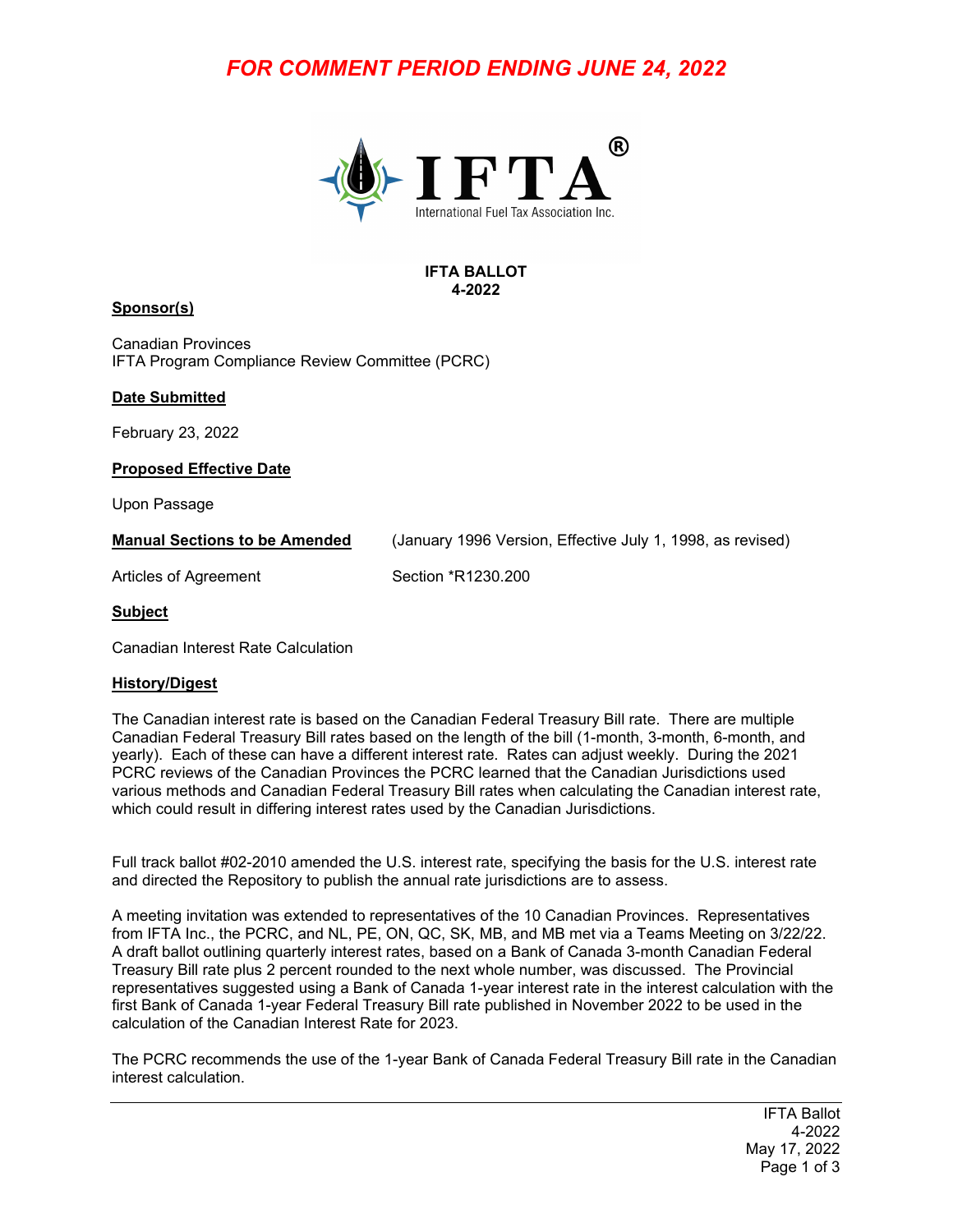Furthermore, the PCRC recommends the Repository publish the Canadian interest rates similar to how the U.S. interest rates are published.

### **Intent**

The intent of this ballot is to amend the IFTA Articles of Agreement so the Canadian interest rate will be consistent for all Canadian Jurisdictions.